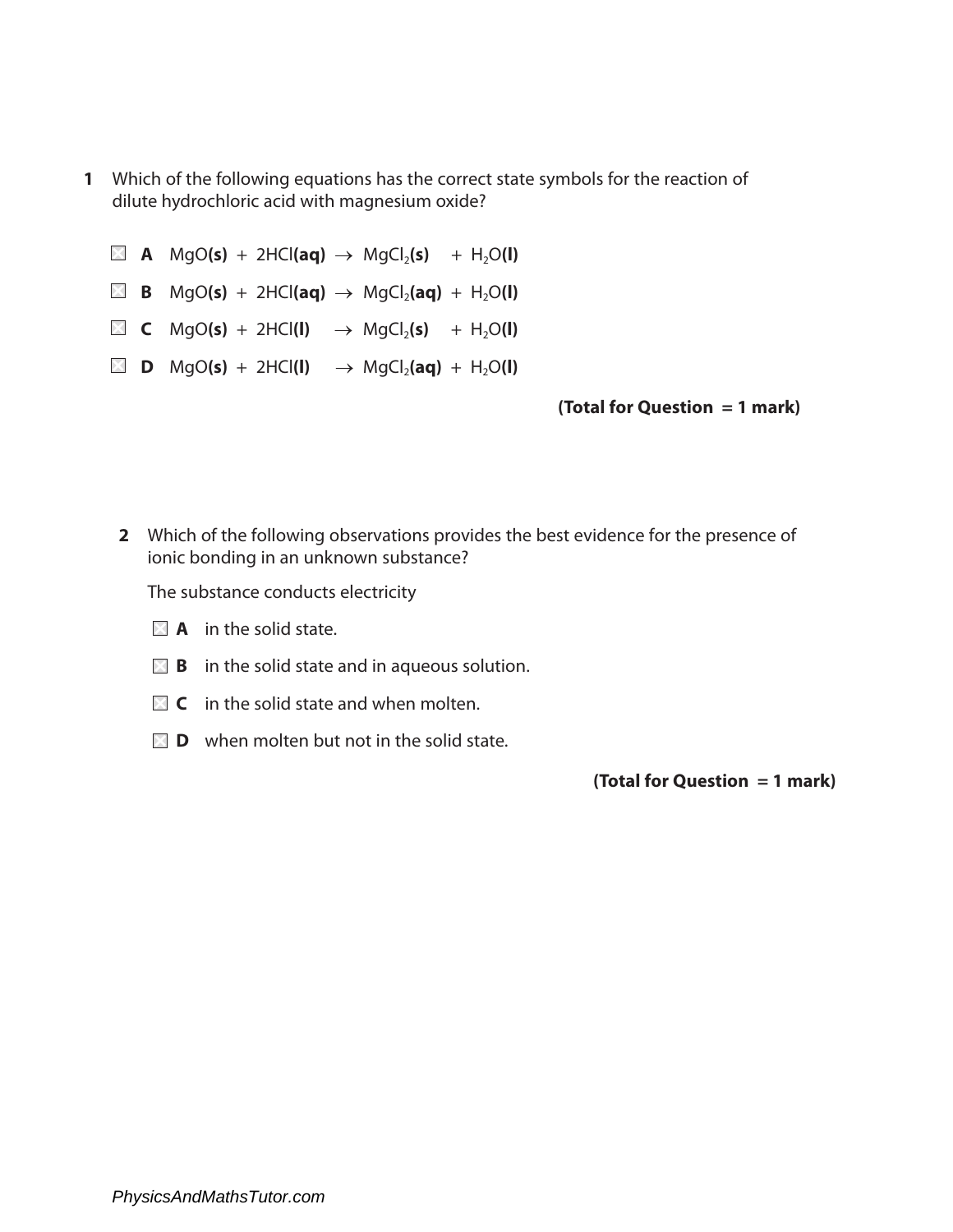**3** A spot of blue solution was placed in the centre of a piece of moist filter paper supported on a microscope slide and the following experiment was carried out.



After some time, a blue colour moved towards the negative terminal, but no change was visible in the region of the positive terminal. This is because

- **A** the negative ions in the solution were colourless and the positive ions were blue.
- **B** the positive ions in the solution were colourless and the negative ions were blue.
- **C** the negative ions in the solution had not moved but the positive ions had moved.
- **D** the positive ions in the solution had not moved but the negative ions had moved.

# **(Total for Question = 1 mark)**

- **4** In which of the following compounds is the **anion** most polarized?
	- **A** LiF
	- **B** LiI
	- **C** KF
	- **D** KI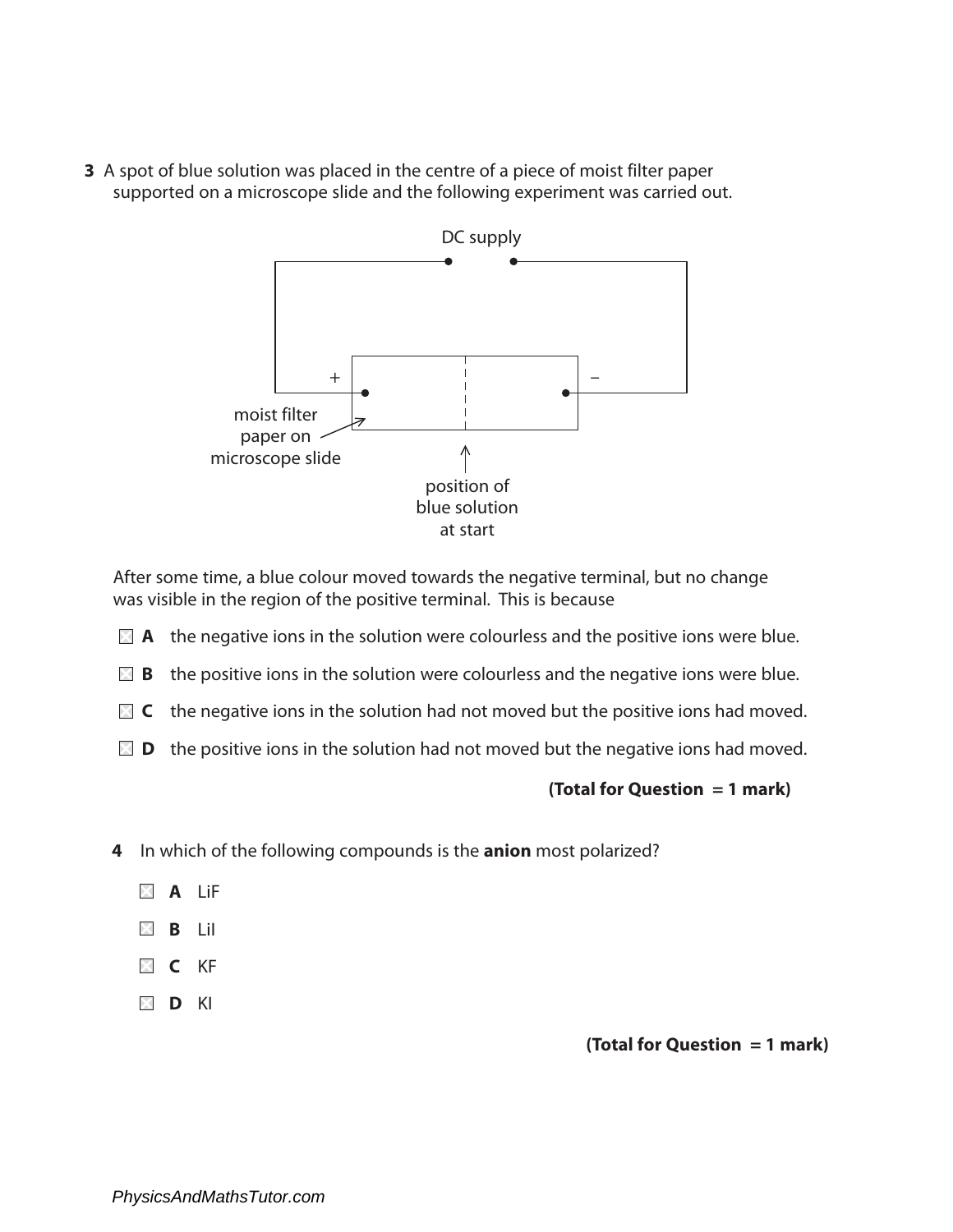**5** Which of these electron density maps best represents the bonding in the compound lithium iodide, LiI?



**(Total for Question = 1 mark)**

**6** Metals are good conductors of electricity because

- **A** metal atoms are arranged in a regular lattice.
- **B B** metal ions are very close to each other.
- **C** metal ions are free to move through the lattice.
- **D** electrons are free to move through the lattice.